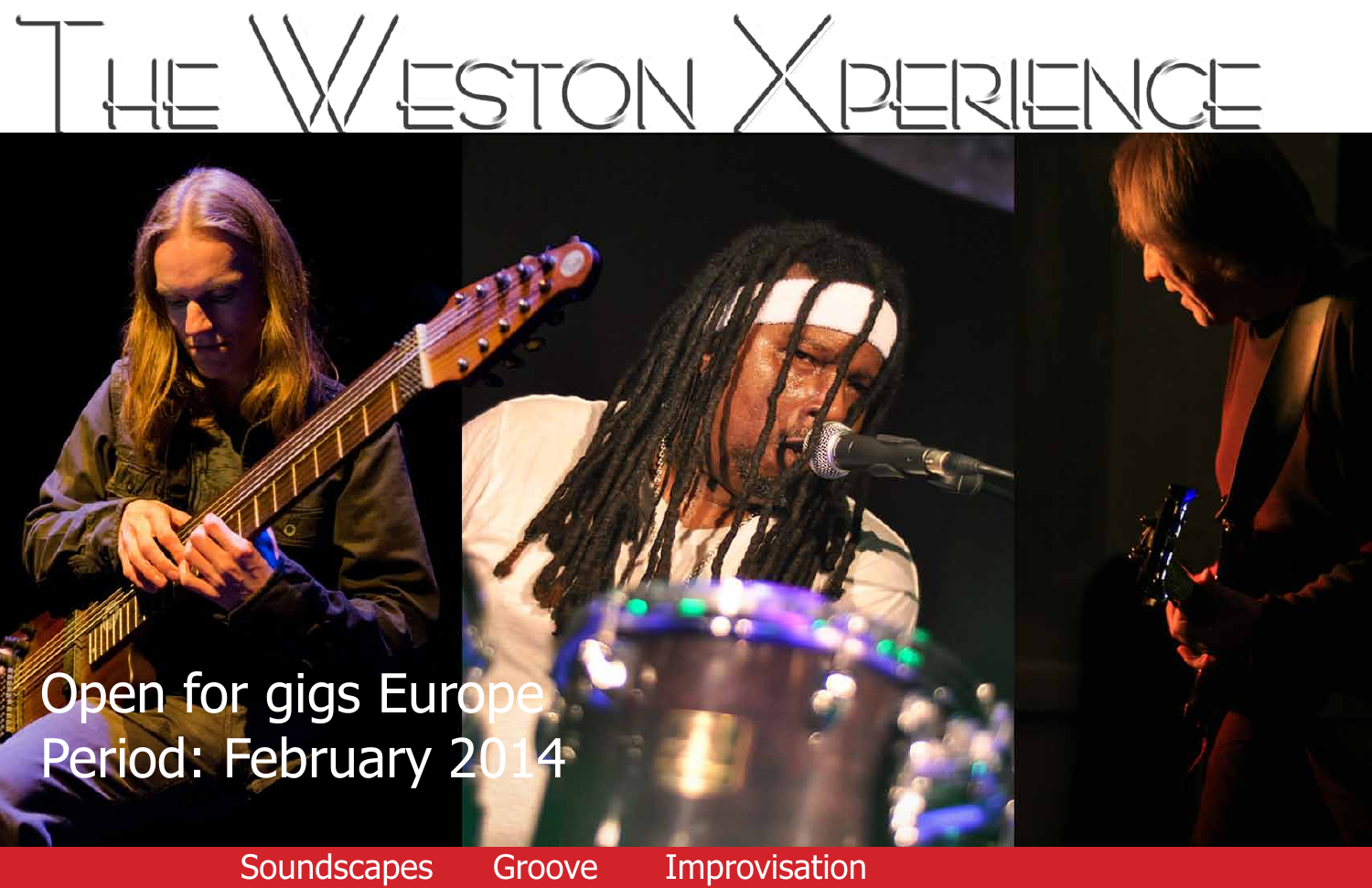

# THE WESTON XPERIENCE

## Artist Line up:

**G.Calvin Weston** Drums and Vocals **Harry Triendl**

Touch guitar, Keyboards, Vocals **Krzysztof Majchrzak** Bass and electric Guitar

Travelparty : 3 Open dates in February 2014 :  $1<sup>st</sup>$ ,  $5<sup>th</sup>$ ,  $7<sup>the</sup>$  and the  $9<sup>th</sup>$ 

Basic information information Basici

# Contact:

MO-MUSIC

E; Monica@mo-music.nl E: Paul.Keijzer@mo-music.nl T: +3170 - 30 40 489

**Monica Scheepers Paul Keijzer** M: +31625 100 300 S: Monicaways M:+31683.974 085





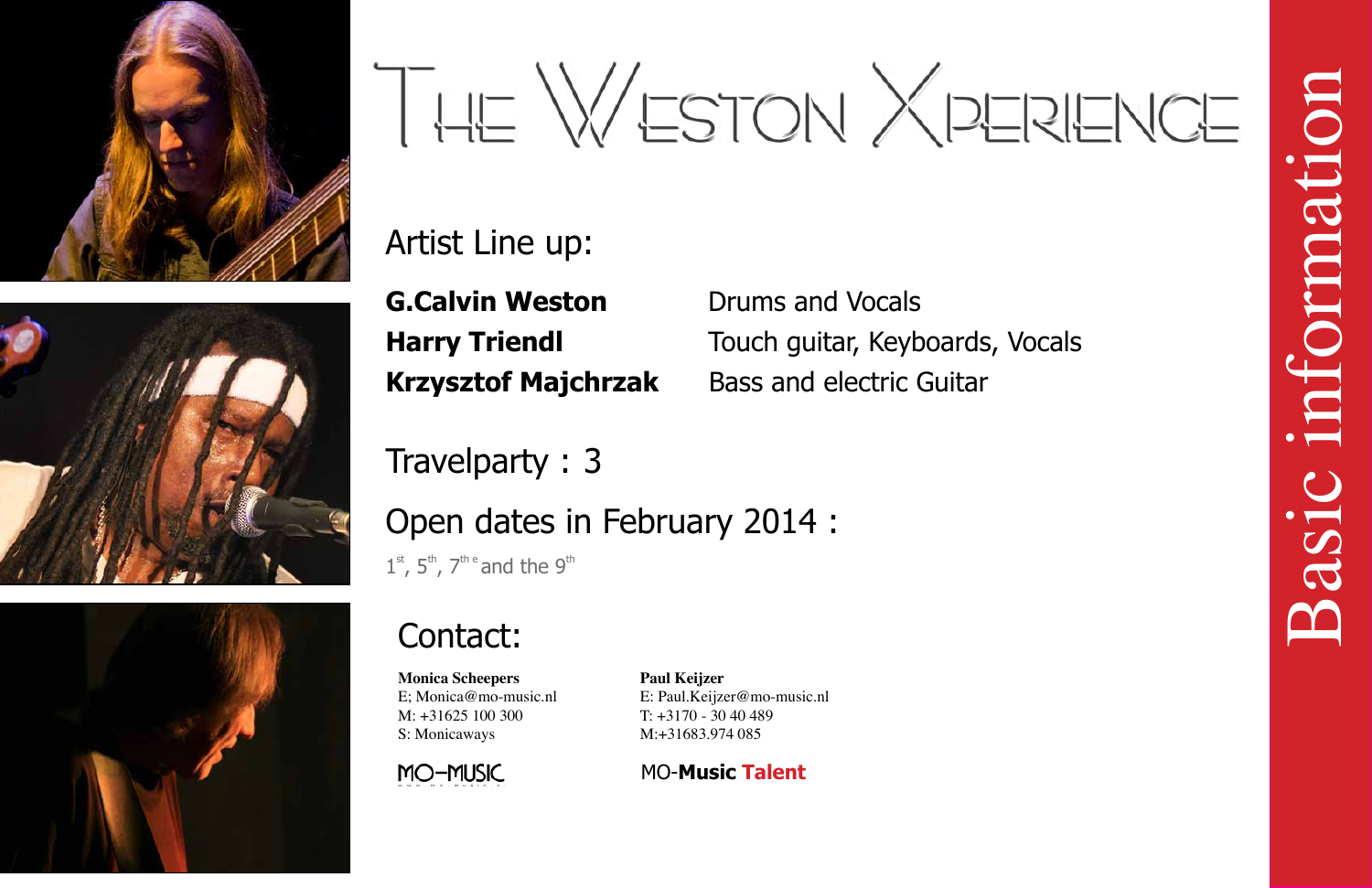**ABOUT**

# THE WESTON XPERIENCE

## Soundscapes - Groove - Improvisation

**A trio that blends in then cruise around sound frequencies and improv movements, funk- jazz- fusion its all spontaneous and all in real time. Nothing is planned out nothing is written. It's all from the heart and the soul and full of imagination! Just use your mine and ears and go with the spirits !!**

### **G. Calvin Weston - Drums and Vocals**

Weston has blazed a harmolodic, funkadelic trail through modern jazz. This record is a culmination of recordings made on the West Coast and his hometown of Philadelphia. Weston puts his Midas touch on electronics and acoustic instruments that blow the socks off any jazz-rock poser out there. Listen to the man who funked-up Ornette Coleman in the 1970s. *"Weston lays down a ferocious groove with ecstatic shouts … tugging rhythmic displacements that tease like thunder and lightning throughout."* - All About Jazz

### **Krzysztof Majchrzak - Bass and electric Guitar**

After a period of active participation in the creation of a new wave of Polish jazz, he has settled in France. His musical universe is at the crossroads of different musical cultures and different sources of inspiration from contemporary music through harmolodic to rock, jazz and ethnic music). He practiced improvisation "non-idiomatic", as well as idiomatic constantly looking for unique and original sound.

*'Krzysztof Majchrzak. Inventor of his own sound and Master of the improvisation on the prepared bass.'* - All About Jazz *'Krzysztof Majchrzak plays so good that it's difficult to find a reference in all Polish phonography. Some records with his participation I heard prove that it is great and wexcellent musician.'* - JAZZi MAGAZINE

### **Harry Triendl - Touch guitar, Keyboards and Vocals**

The Austrian based artist and our Soundscapes performer known as "kunst4life". He plays touch-guitar (tapping guitars similar to a Chapman Stick), keyboards, electronic percussions and also sings. His musical style includes Ambient, Experimental, Avantgarde, Jazz and even Classical music. He also uses visual parts for performances – for example, the virtual orchestra (a modern and contemporary concept of live performing - the interaction between virtual and real musicians). Harry has mostly played in central Europe with many musicans from around the world.

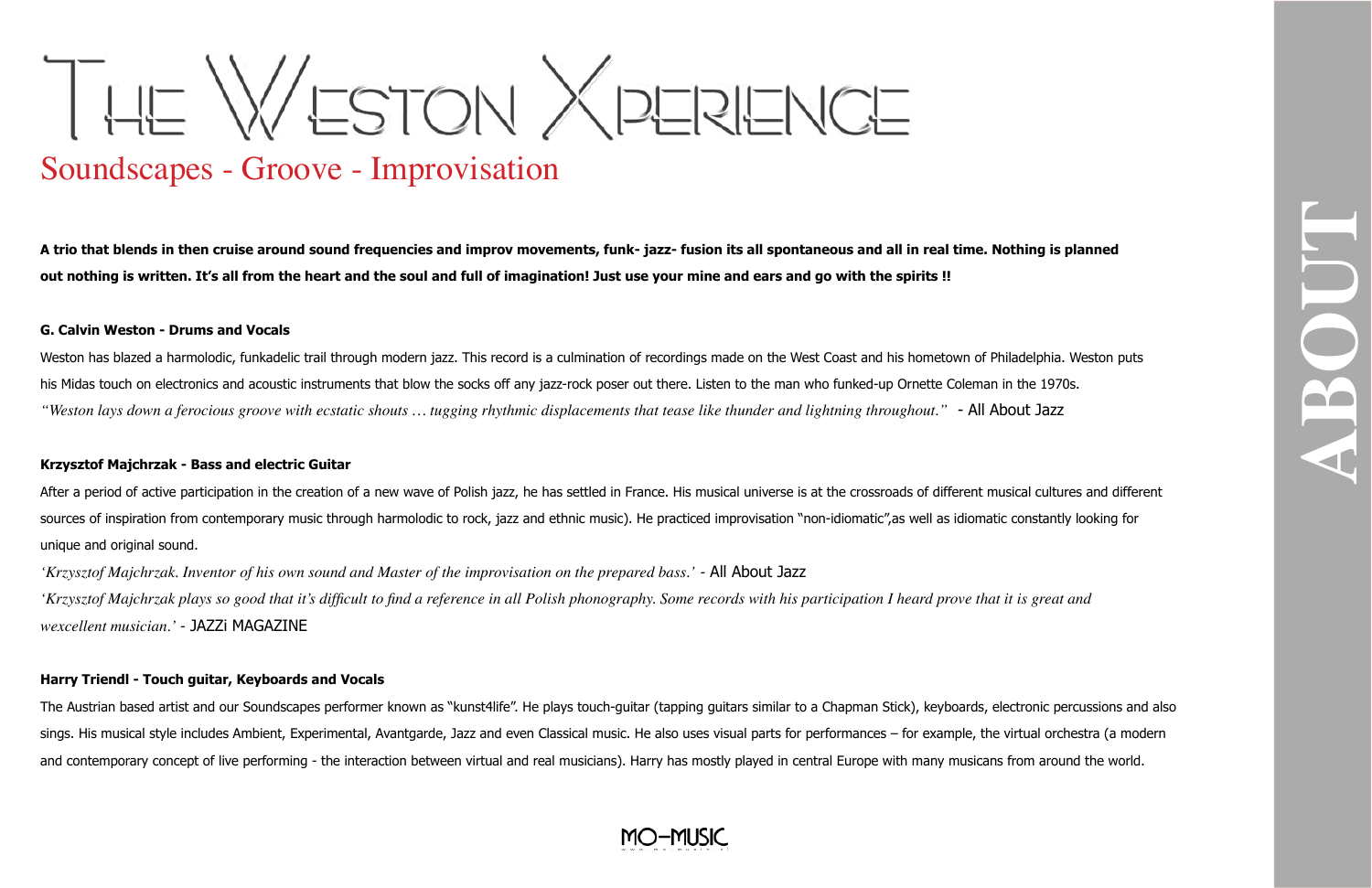# **G.CALVIN WESTON**

## **Drums and Vocals**

G Calvin Weston was born June 6, 1959 in Philadelphia, PA. He became interested in drums at the age of 6. At 17, Calvin joined Ornette Coleman's Prime Time Band, with bass player Jamalaadean Tacuma, his close friend from Philly, which toured extensively in North America and Europe. After recording four albums with Prime Time, Calvin went on to play and record with guitarist James "Blood" Ulmer, until he joined John Lurie's Lounge Lizards in 1990.During the late '90s Calvin recorded and toured with Billy Martin of Medeski Martin and Wood, Tricky, Eyvind Kang, Derek Bailey, Mark Ribot, and James Carter. He also played on several movie soundtracks including "Get Shorty." He also plays with Jean-Paul Bourelly and Melvin Gibbs in the band called Gypsys Reloaded, that toured in March of 2008 and recorded a live CD at the Bimhuis. G. Calvin Weston has played on many recordings including Asmodeus: Book Of Angels Volume 7 with Marc Ribot, Trevor Dunn, and John Zorn.

For his latest project, Calvin Weston's Big Tree, Calvin explores the many musical influences of his career as band leader and composer. He also has a new band with world guitarist, Vernon Reid and bass player, Jamalaadean Tacuma and formed the group freeformfunkyfreqs and there new CD Urban Mythology Volume 1.





Bio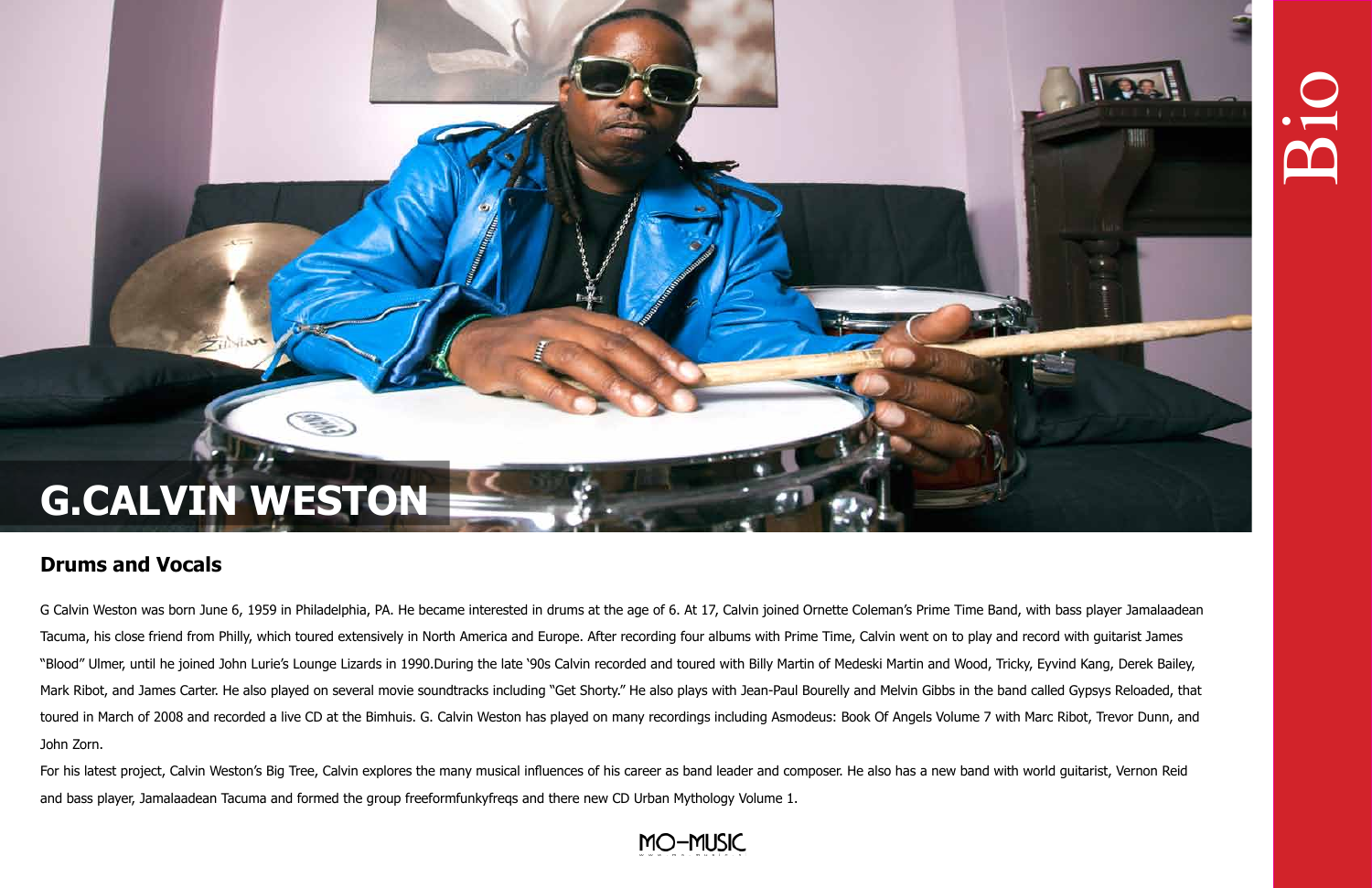### **Bass and electric Guitar**

Originally from Poland, he learns classical bass at the National Conservatory of Music. Composer and performer, he is interested in jazz and al kind of improvised music. He's led and confounded many musical projects, as ' WESTON - MAJCHRZAK - GEMBALSKI MAGIC HANDS ORKESTRA', LABIRYNT, GEMBALSKI - MAJCHRZAK - ZDUNIAK, DUNE, LONELY KOSMIKS , TIE BREAK, SUNSET, NEW JAZZ BAND, SYMPHONIC SOUND ORCHESTRA, , D.Y.M. , Exagere-Moi-Ensemble, LES LAST X, Tom Bergeron QUARTET, M.G.B. Orchestra, Trio YMG.

Krzystof played with : G.Calvin Weston, Philippe Garcia,Tom Bergeron, Henryk Gembalski, Michal Zduniak, Adam Buczek, Alek Korecki, Jaroslaw Smietana, Michel Godard, Keller Cocker, Walter Lang, Rick Hollander, Stephane Lambert, Stephane Bartelt, Octavian Tzaranou, Laurent Levesque,, Mel Brown, Michel Fernandez, Christopher Woitach, Kinior. Participated in tours and festivals in Poland, France, United States, Canada, Germany Switzerland, Italy, Spain, like Montreal Jazz Festival, Nancy Jazz Pulsations, Festival d'été in Quebec City, Jazz Jamboree, Jazz Art Festival - Ktaowice, Jazz nad Odra, Garden Blues, Jazz a Vienne, Francofolie French music festival in La Rochelle" ... Invited Jazz Festival Leverkusen, Jazz Festival Bolzano. He recorded several CDs in Poland, France and the United States.

He took part in concerts organized by France Inter, Radio France Internationale and Europe1, and even appeared in a TV5 Canadian TV show and in USA television program/podcast for PJJ-TV in Portland.

His musical universe is at the crossroads of different musical cultures and different sources of inspiration (the 'Harmolodic' Ornette Coleman system Lydian Chromatic Concept of George Russell, John Cage, Béla Bartók, Georgy Ligety, contemporary music and ethnic music). He practiced improvisation "non-idiomatic", while constantly looking for unique and original sound.

MO-MUSIC

# Bio

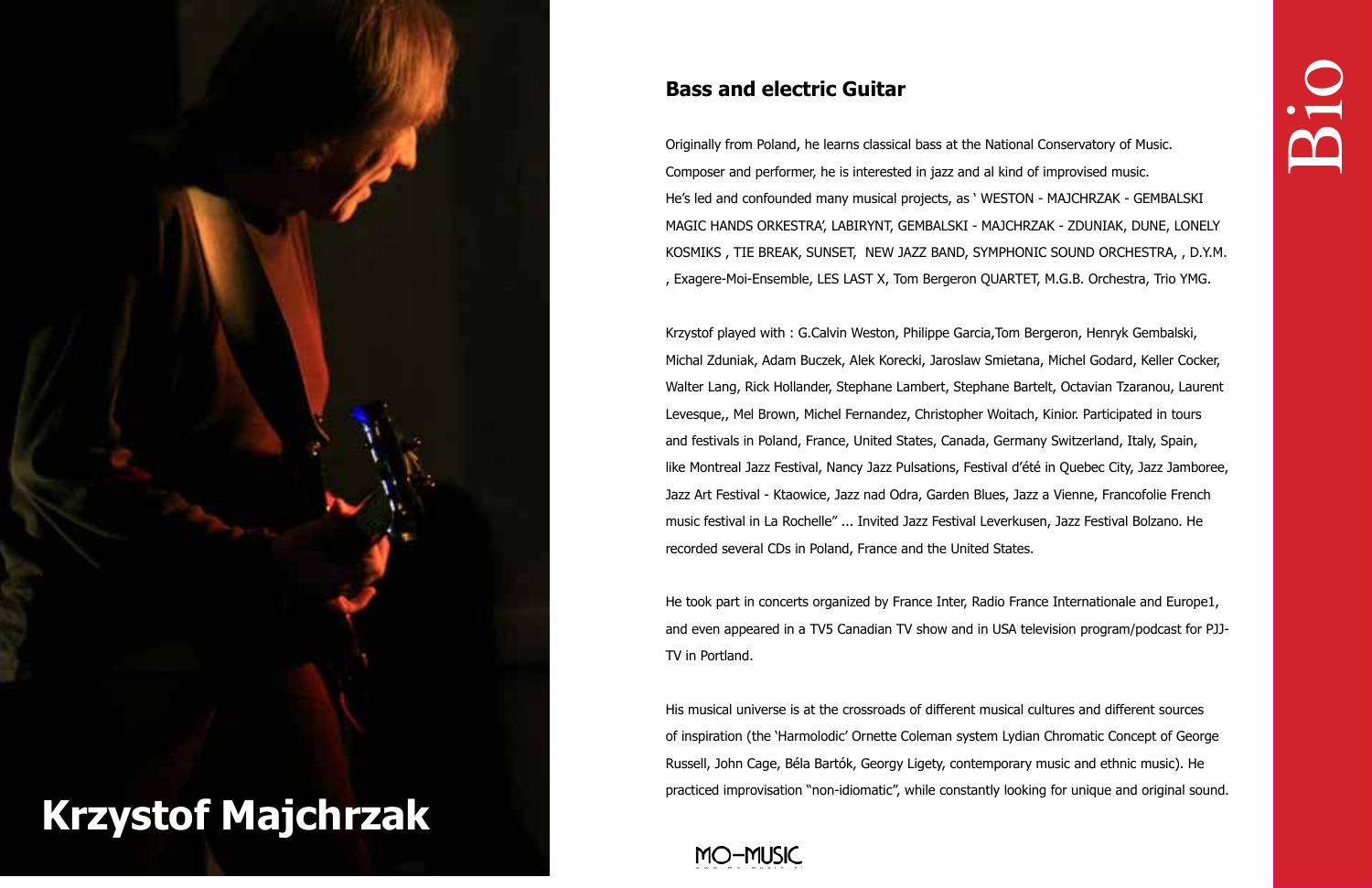## **Touch guitar, Keyboard, Vocals**

The austrian based artist and our Soundscapes performer and visual artist also known as "kunst4life". He plays touch guitars (tapping guitars similar to a Chapman Stick), keyboards, electronic percussions and also sings.

His musical style includes Ambient, Experimental, Avantgarde, Jazz and even Classical music. He also uses visual parts for performances – for example, the virtual orchestra (a modern and contemporary concept of live performing the interaction between virtual and real musicians).

He has mostly played in central Europe with many musicans from around the world like Jamaaladeen Tacuma, G. Celvin Weston, Norbert Zehm, Martin Ohrwalder, Charly Fischer and many more..





**Bio** 

# **Harry Triendl**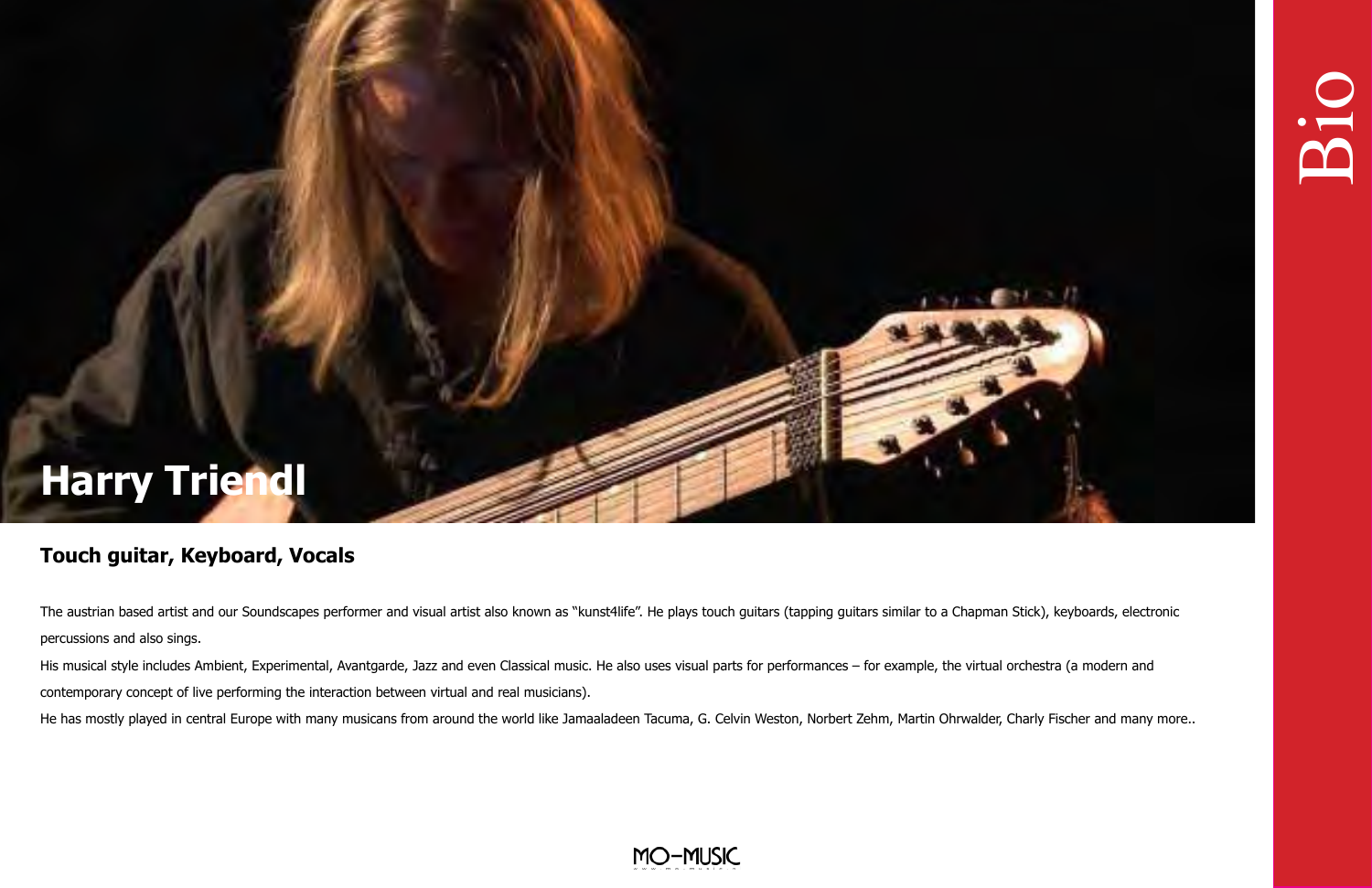**LINKS**

http://musicians.allaboutjazz.com/musician.php?id=18517#.UVANfBlrG5E http://musicians.allaboutjazz.com/musician.php?id=49082#.UVAN5xlrG5E http://temple-news.com/arts/2013/04/23/north-philly-drummer-relies-on-improv-techniques/ http://jazztimes.com/articles/62675-g-calvin-weston-and-the-known-unknown http://www.kunst4life.net